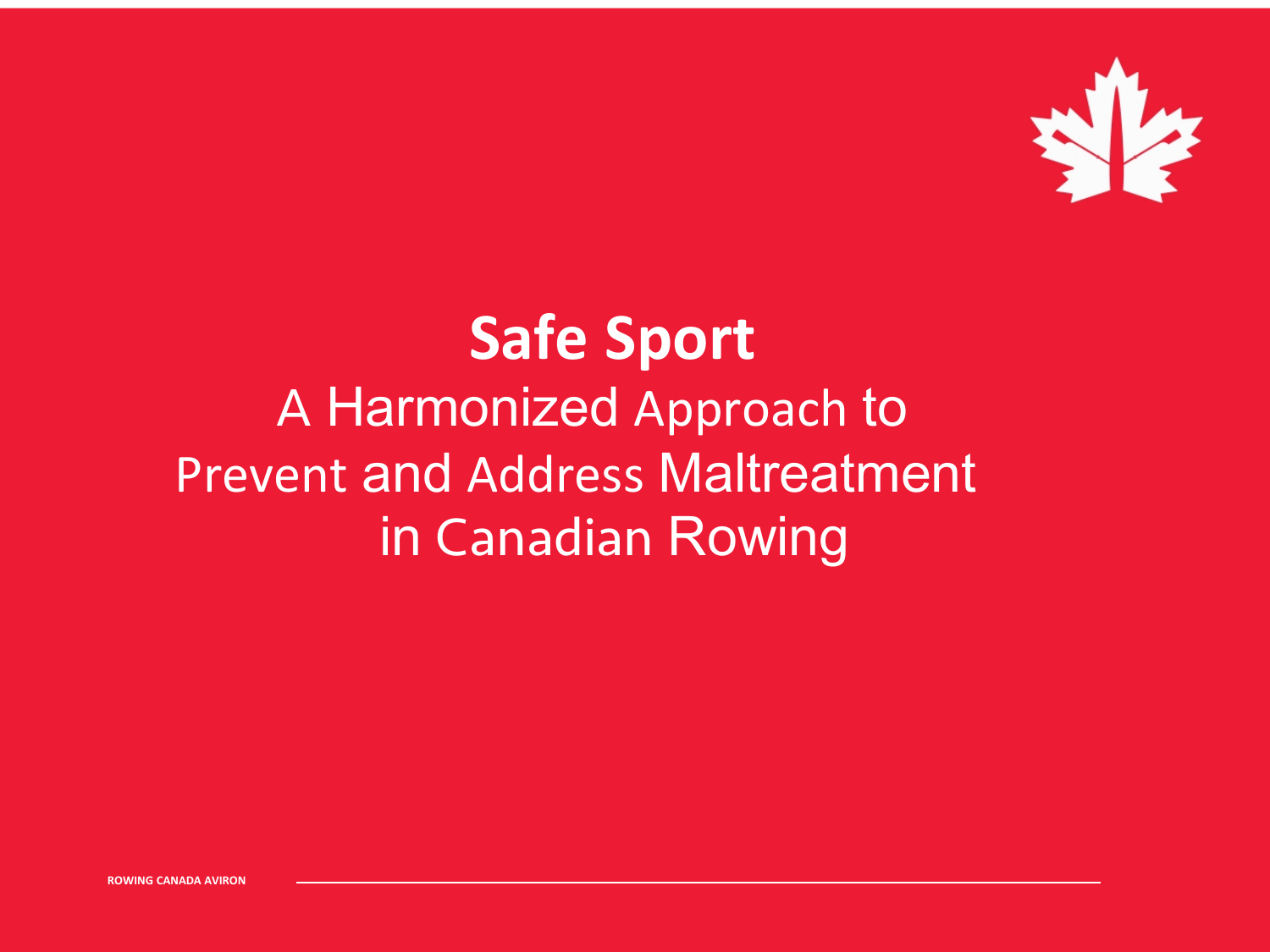

## BACKGROUND

- **Safe Sport Policy Manual** 
	- § Beginnings in Responsible Coaching Movement in 2016
	- Initiated in 2018 direction from Minister of Science and Sport
	- § Harmonized
	- § Consistency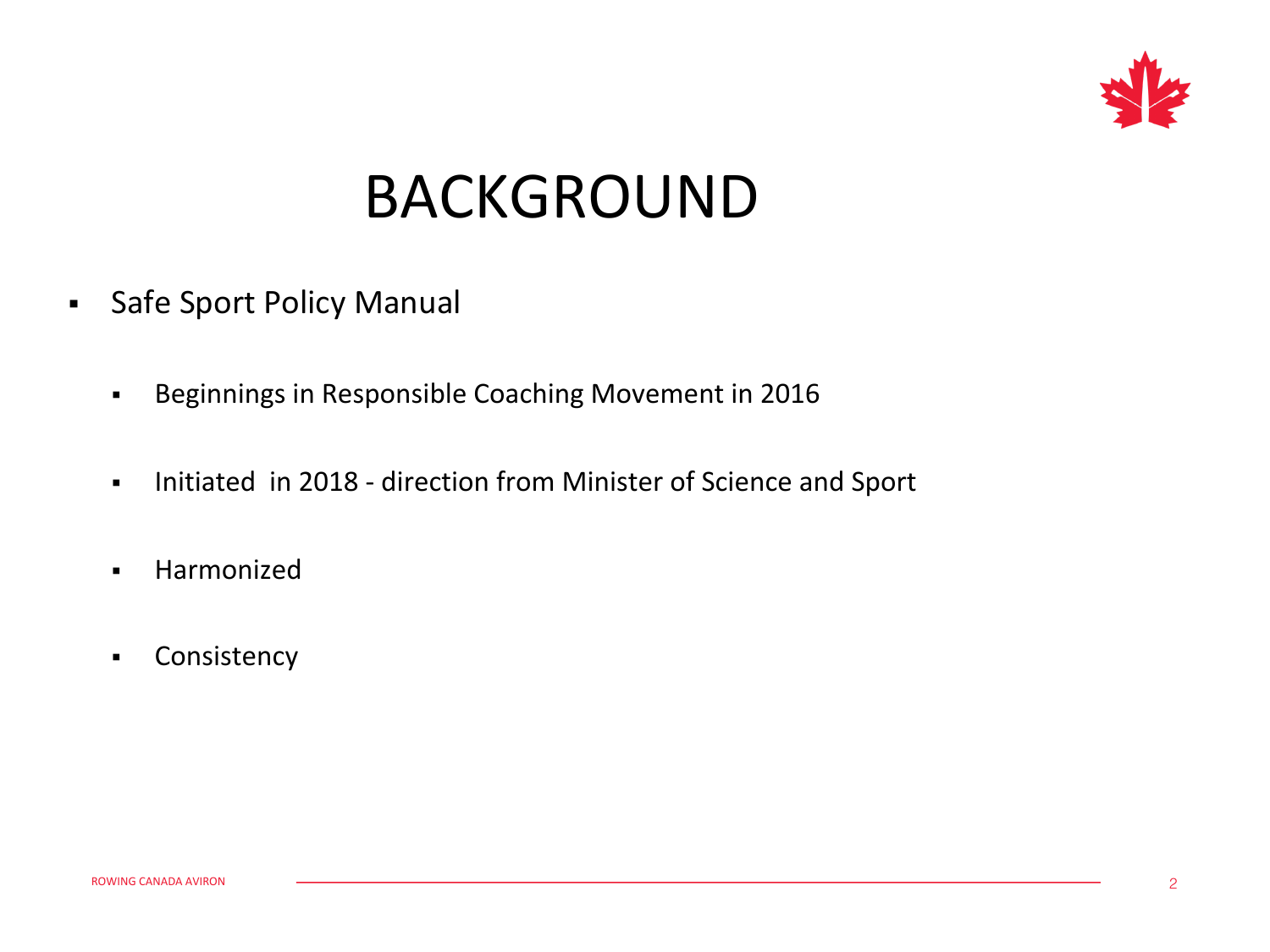

## Safe Sport Policy Suite

### 8 Policies

#### **Substantive**

- **Athlete Protection Policy**
- § Code of Conduct and Ethics
- § Social Media Policy
- **•** Screening Policy

#### **Procedural**

- **Discipline and Complaints Policy**
- **Investigations Policy-Discrimination,** Harassment, and Maltreatment
- **Dispute Resolution Policy**
- **•** Appeal Policy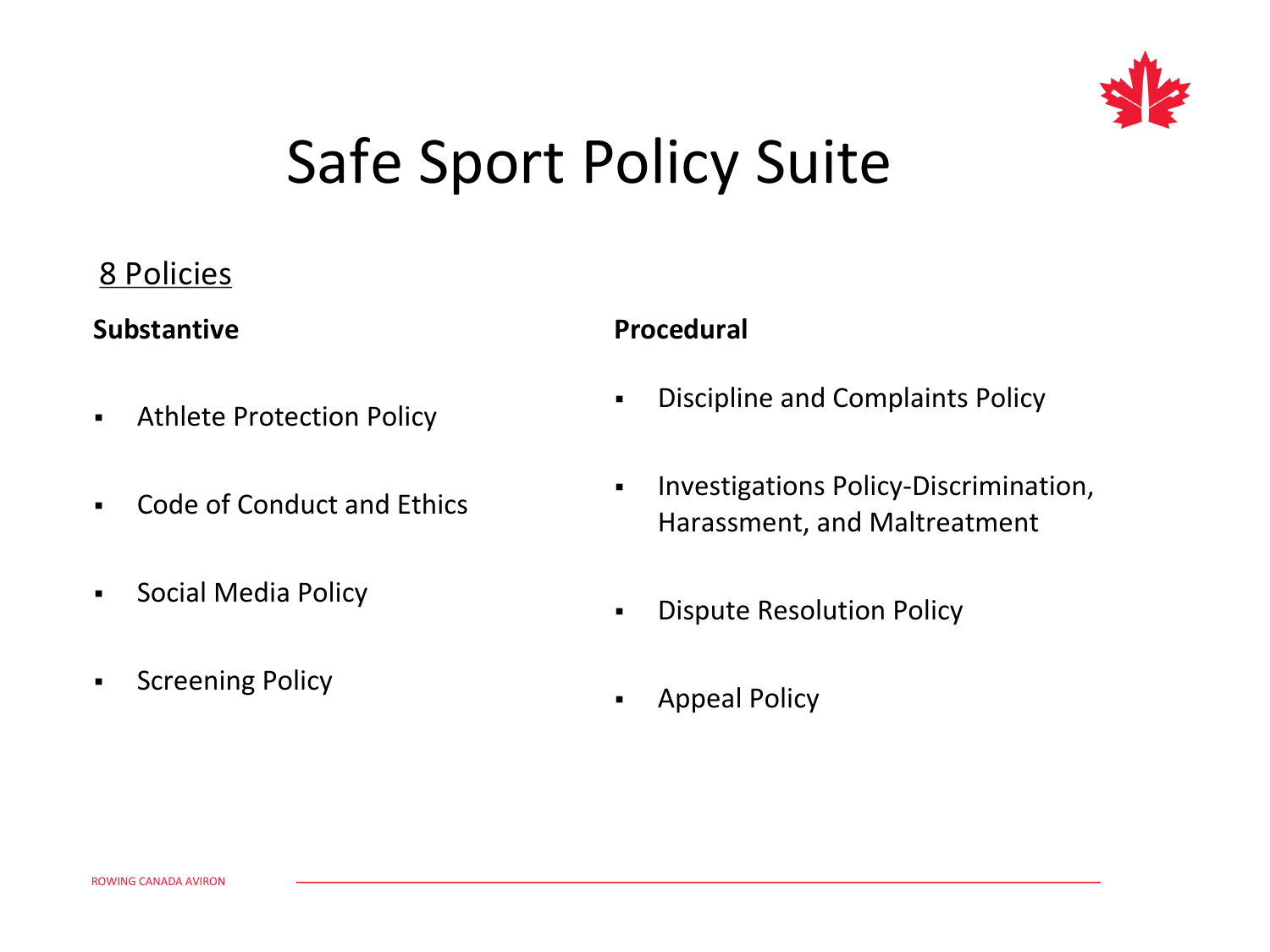

### Complaint Management

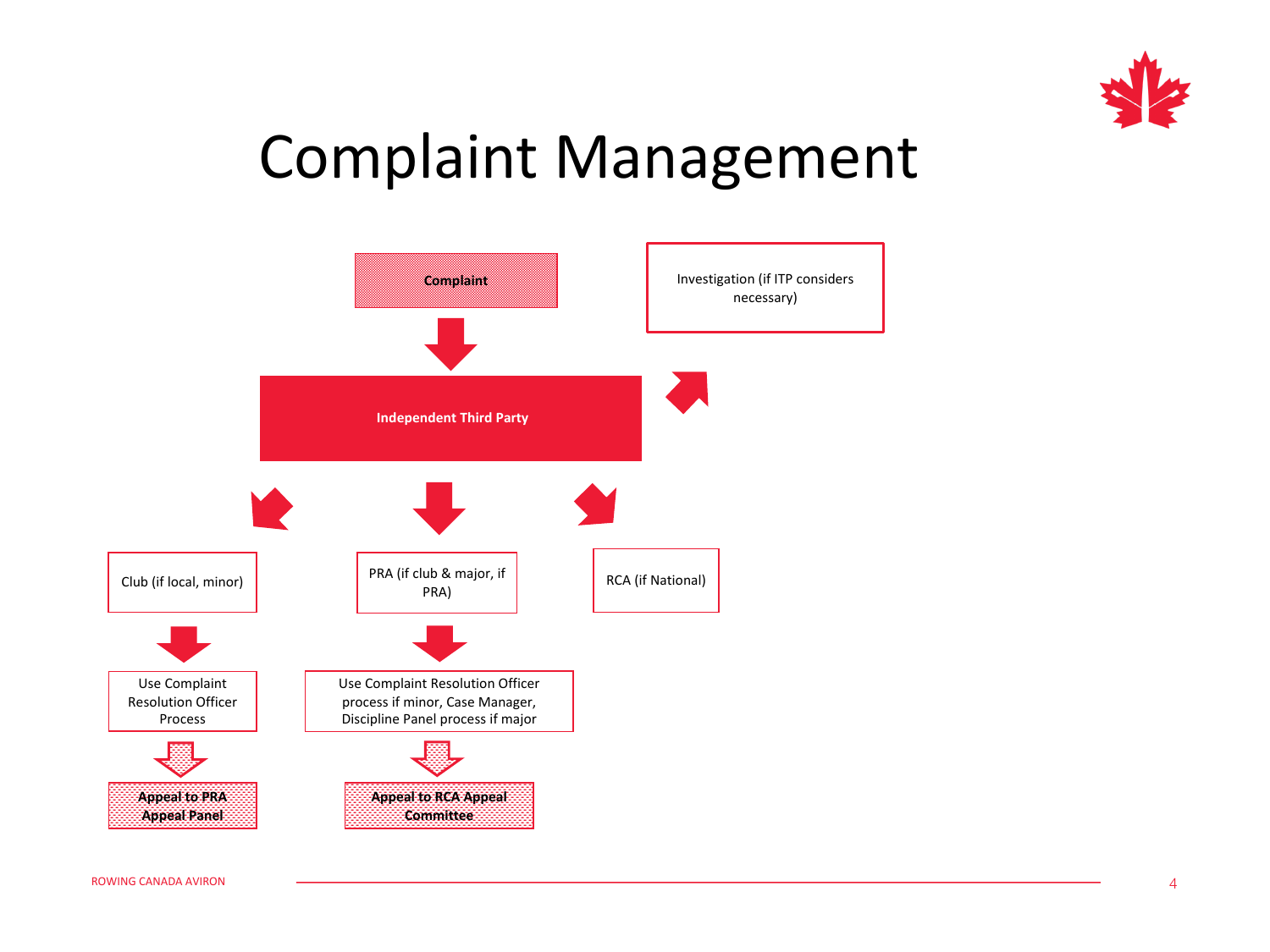

## Complaint Management-Key Roles

| <b>Role</b>                                    | <b>RCA</b> | <b>PRA</b> | <b>Club</b> | <b>Qualifications</b>                                                                                                                                                                                                                                                                                                                                             |
|------------------------------------------------|------------|------------|-------------|-------------------------------------------------------------------------------------------------------------------------------------------------------------------------------------------------------------------------------------------------------------------------------------------------------------------------------------------------------------------|
| <b>Case Manager and Appeal Manager</b>         | Yes        | Yes        | No          | Ability to understand, interpret and apply policies<br>$\blacksquare$<br>Understanding of and ability to implement safeguards for confidentiality<br>$\blacksquare$<br>and avoidance of bias<br>Knowledge of best practices to manage distribution of confidential<br>$\blacksquare$<br>documents<br>Ability to write clear, reasoned decisions<br>$\blacksquare$ |
| <b>Complaints Resolution</b><br><b>Officer</b> | <b>Yes</b> | <b>Yes</b> | <b>Yes</b>  | Ability to understand, interpret and apply policies<br>$\blacksquare$<br>Ability to write clear, reasoned decisions<br>No previous involvement in case (i.e., cannot be the Case Manager or<br>Appeal Manager, and cannot have been involved in the receipt or<br>processing of the complaint or appeal)                                                          |
| Discipline Panel and Appeal Panel              | <b>Yes</b> | Yes        | <b>No</b>   | Ability to understand, interpret and apply policies<br>$\blacksquare$<br>Experience in adjudication<br>$\blacksquare$<br>Ability to write clear, reasoned decisions<br>No previous involvement in case (i.e., cannot be the Case Manager or<br>Appeal Manager, and cannot have been involved in the receipt or<br>processing of the complaint or appeal)          |
| <b>Screening Committee</b>                     | Yes        | <b>TBD</b> | <b>TBD</b>  | Ability to understand, interpret and apply policies<br>$\blacksquare$<br>Ability to write clear, reasoned decisions<br>Understanding of and ability to implement safeguards for<br>confidentiality and avoidance of bias<br>Knowledge of best practices to manage distribution of confidential<br>documents                                                       |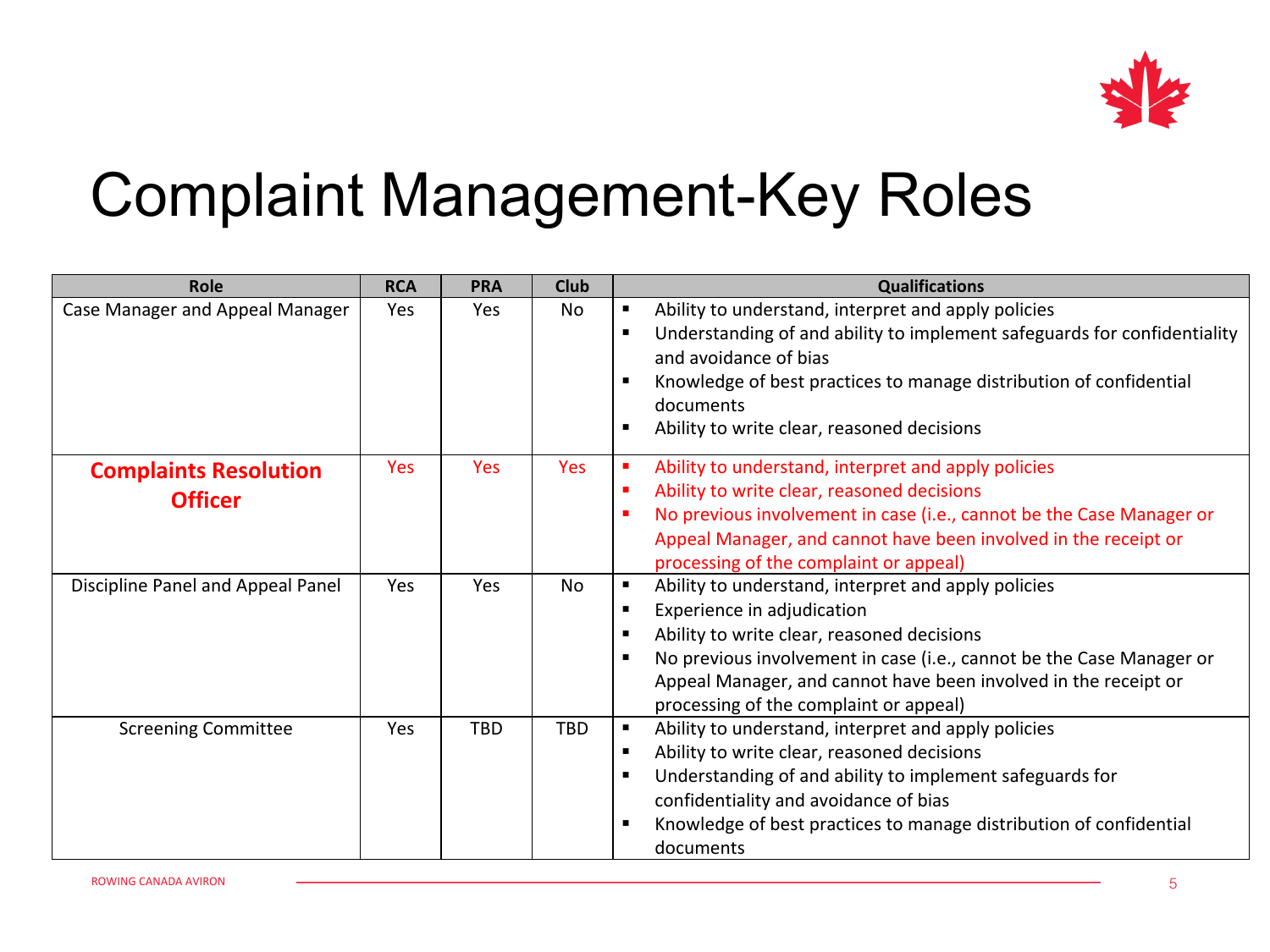

## Implementation Dates

April 1, 2021: RCA Safe Sport Policy Suite Adopted and in Effect

Aug1 , 2021: PRA Safe Sport Policy Suite Adopted and in Effect

Feb 15, 2022: Club/Special Association Safe Sport Policy Suite Adopted and in Effect

Mar 31, 2022: Screening and Training deadline for key roles – Level 1 and 2  $*$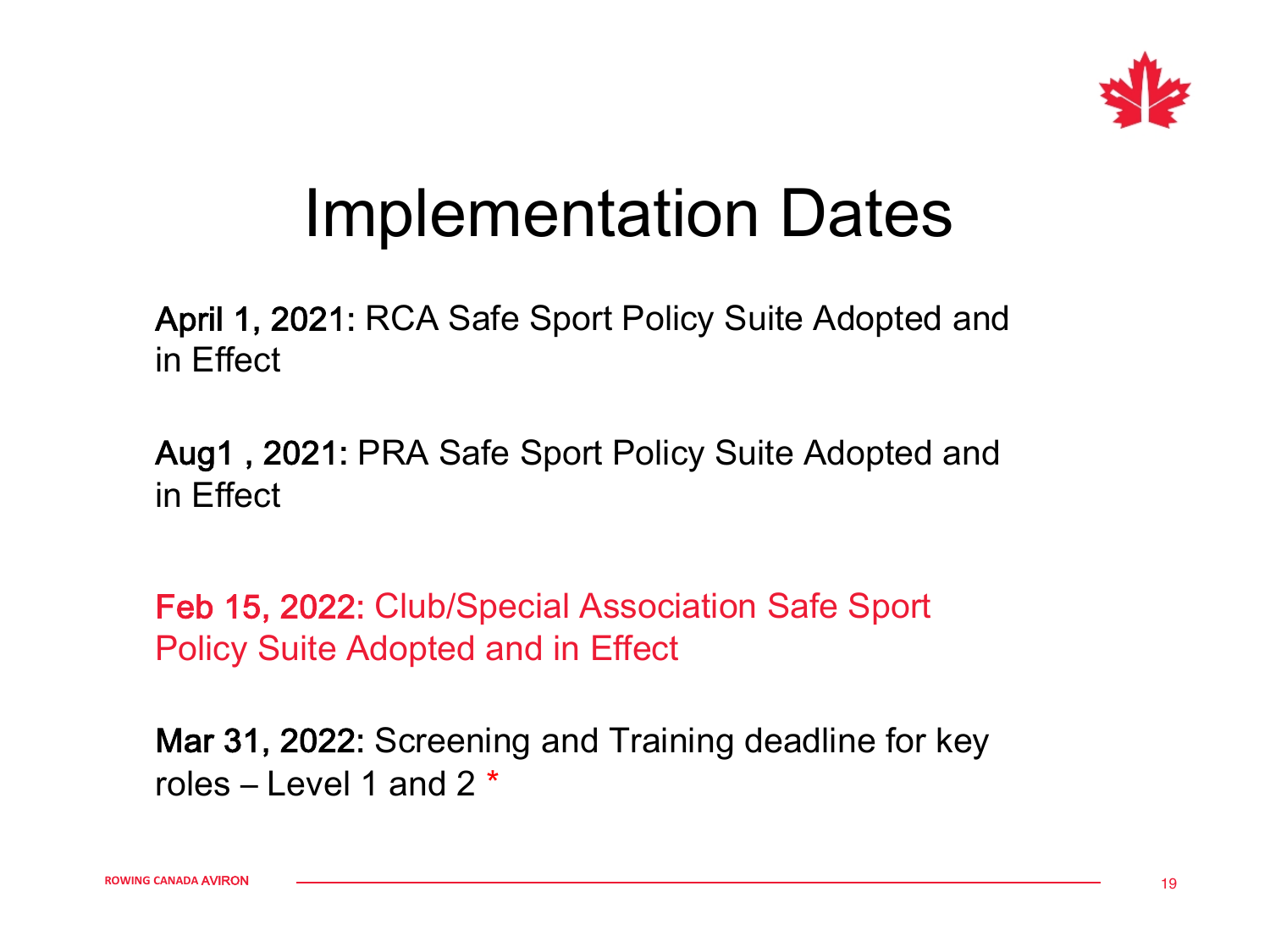

## Implementation – First Steps

#### Identify Club/Special Association Lead for Safe Sport

The individual who will champion this initiative "go-to" about what the policies include and how they work together Connection for RCA and PRA leads Oversight for meeting timelines and accomplish all tasks

#### Policy Review and Implementation Process

Identify differences from current policies, procedures and practice Put procedures in place to address any gaps between current practice and new policy and procedures

Educate participants and stakeholders regarding any new expectations and procedures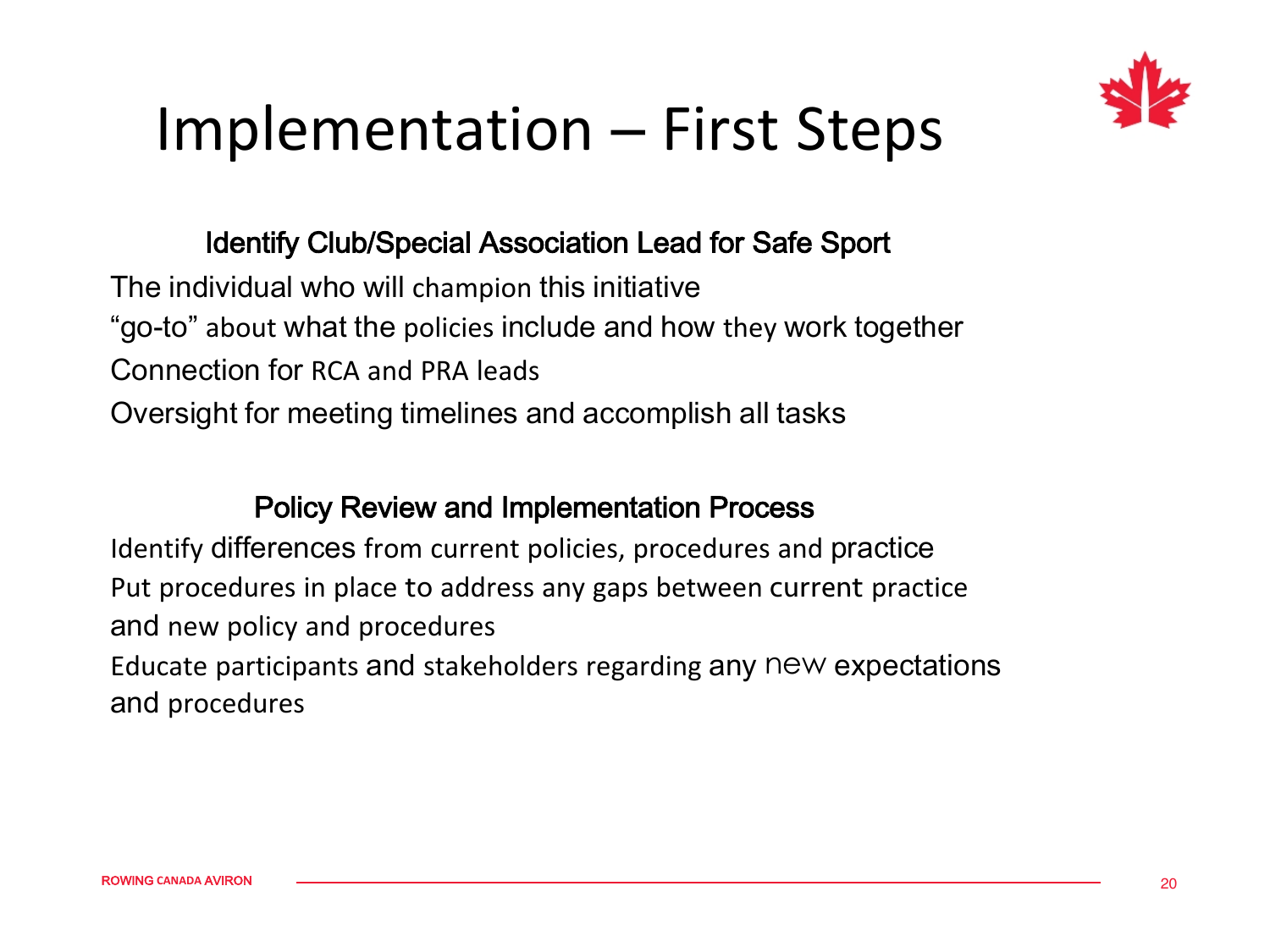

# Key Tasks

| <b>Task</b>                                             | When?                                                   |  |  |  |  |
|---------------------------------------------------------|---------------------------------------------------------|--|--|--|--|
|                                                         | <b>Roles</b>                                            |  |  |  |  |
| <b>Identify Safe Sport Lead</b>                         | By August 1 (or before depending<br>on Province)        |  |  |  |  |
| <b>Identify Complaint Resolution</b><br><b>Officer</b>  | <b>TBD alongside PRA</b>                                |  |  |  |  |
|                                                         | <b>Policy</b>                                           |  |  |  |  |
| <b>Review Existing Policies</b>                         | Now/Prior to Feb 15, 2022                               |  |  |  |  |
| <b>Approve Safe Sport Policy Manual</b><br>-> In Effect | <b>February 15, 2022</b>                                |  |  |  |  |
| <b>Education/Awareness</b>                              |                                                         |  |  |  |  |
| <b>CAC Safe Sport Training</b>                          | <b>Completion Date TBA, recommend</b><br>completion now |  |  |  |  |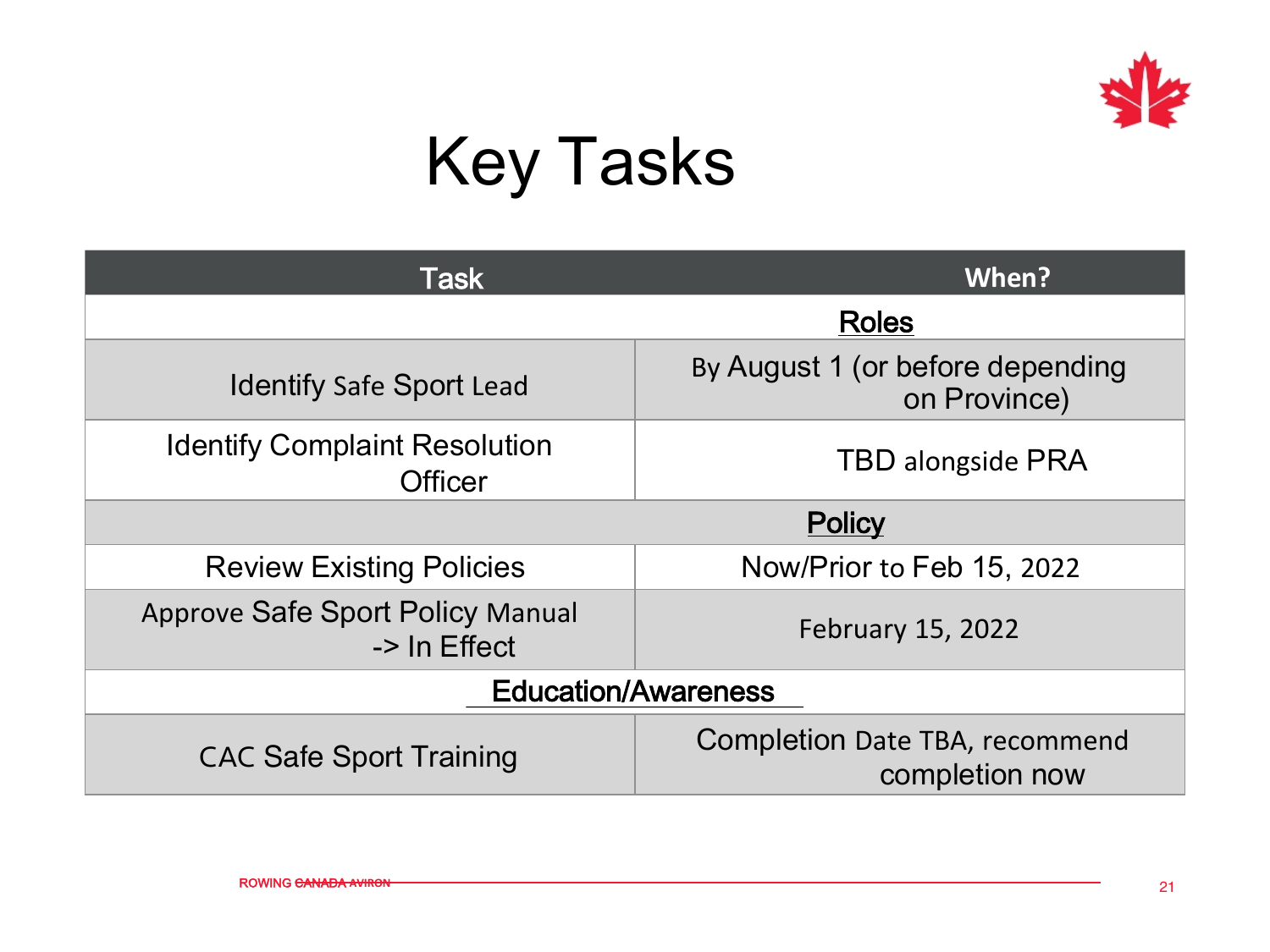

## What to Expect?

Implementation Package – August/September 2021

- Policy Manual for adoption (by Province)
- Guidelines and key tasks/timelines, resources
- Implementation management/tracking tool
- Communications/messaging guidelines and support

PRA specific webinar

Training/Screening for key roles